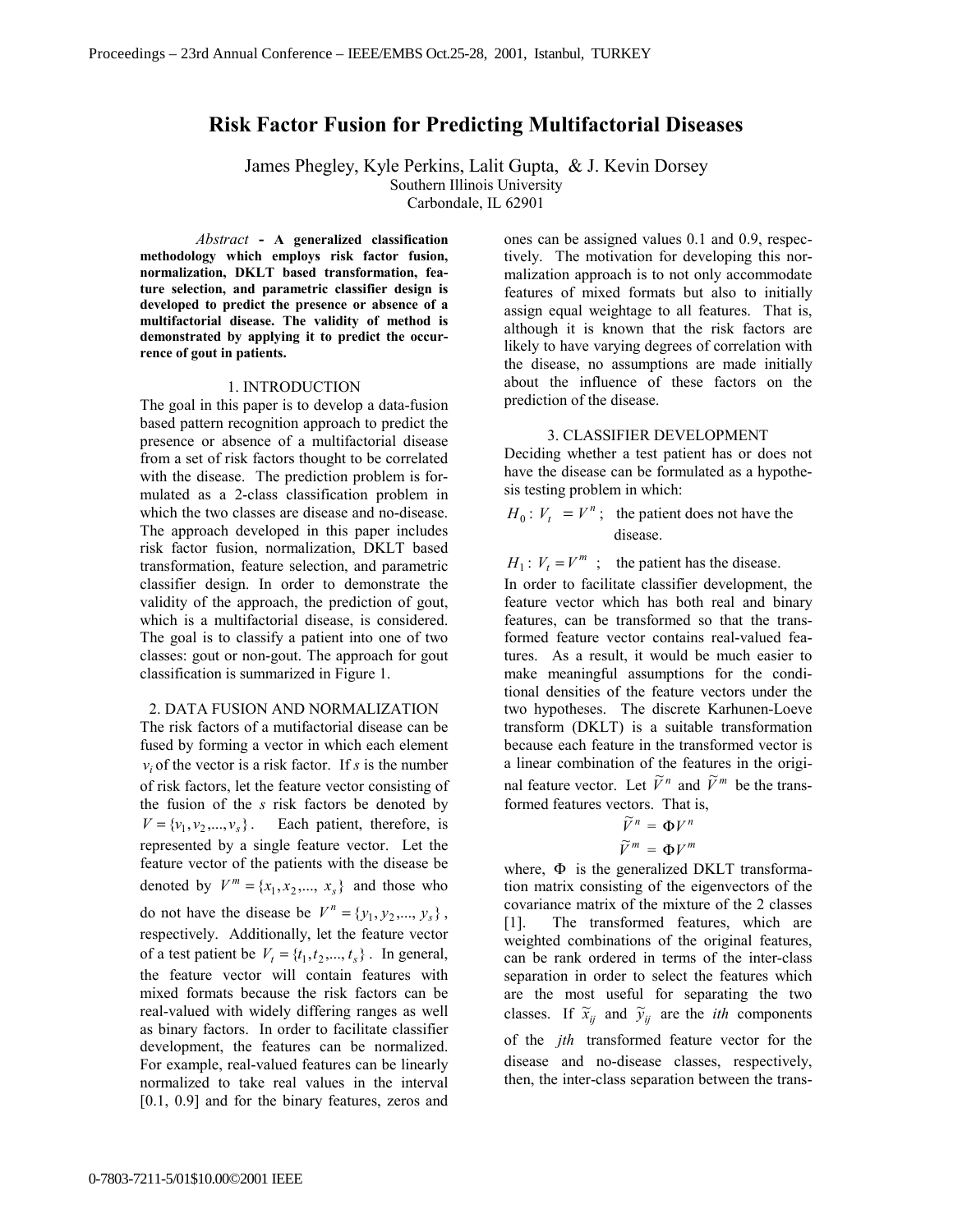| <b>Report Documentation Page</b>                                                                                                                                                                                                                                                              |                           |                                                    |
|-----------------------------------------------------------------------------------------------------------------------------------------------------------------------------------------------------------------------------------------------------------------------------------------------|---------------------------|----------------------------------------------------|
| <b>Report Date</b><br>25 Oct 2001                                                                                                                                                                                                                                                             | <b>Report Type</b><br>N/A | Dates Covered (from to)                            |
| <b>Title and Subtitle</b><br>Risk Factor Fusion for Predicting Multifactorial Diseases                                                                                                                                                                                                        |                           | <b>Contract Number</b>                             |
|                                                                                                                                                                                                                                                                                               |                           | <b>Grant Number</b>                                |
|                                                                                                                                                                                                                                                                                               |                           | <b>Program Element Number</b>                      |
| Author(s)                                                                                                                                                                                                                                                                                     |                           | <b>Project Number</b>                              |
|                                                                                                                                                                                                                                                                                               |                           | <b>Task Number</b>                                 |
|                                                                                                                                                                                                                                                                                               |                           | <b>Work Unit Number</b>                            |
| Performing Organization Name(s) and Address(es)<br>Southern Illinois University Carbondale, IL 62901                                                                                                                                                                                          |                           | <b>Performing Organization Report Number</b>       |
| <b>Sponsoring/Monitoring Agency Name(s) and Address(es)</b><br>US Army Research, Development & Standardization Group<br>(UK) PSC 802 Box 15 FPO AE 09499-1500                                                                                                                                 |                           | <b>Sponsor/Monitor's Acronym(s)</b>                |
|                                                                                                                                                                                                                                                                                               |                           | <b>Sponsor/Monitor's Report Number(s)</b>          |
| <b>Distribution/Availability Statement</b><br>Approved for public release, distribution unlimited                                                                                                                                                                                             |                           |                                                    |
| <b>Supplementary Notes</b><br>Papers from 23rd Annual International Conference of the IEEE Engineering in Medicine and Biology Society, October<br>25-26, 2001 held in Istanbul, Turkey. See also ADM001351 for entire conference on cd-rom., The original document<br>contains color images. |                           |                                                    |
| <b>Abstract</b>                                                                                                                                                                                                                                                                               |                           |                                                    |
| <b>Subject Terms</b>                                                                                                                                                                                                                                                                          |                           |                                                    |
| <b>Report Classification</b><br>unclassified                                                                                                                                                                                                                                                  |                           | <b>Classification of this page</b><br>unclassified |
| <b>Classification of Abstract</b><br>unclassified                                                                                                                                                                                                                                             |                           | <b>Limitation of Abstract</b><br>UU                |
| <b>Number of Pages</b><br>$\overline{4}$                                                                                                                                                                                                                                                      |                           |                                                    |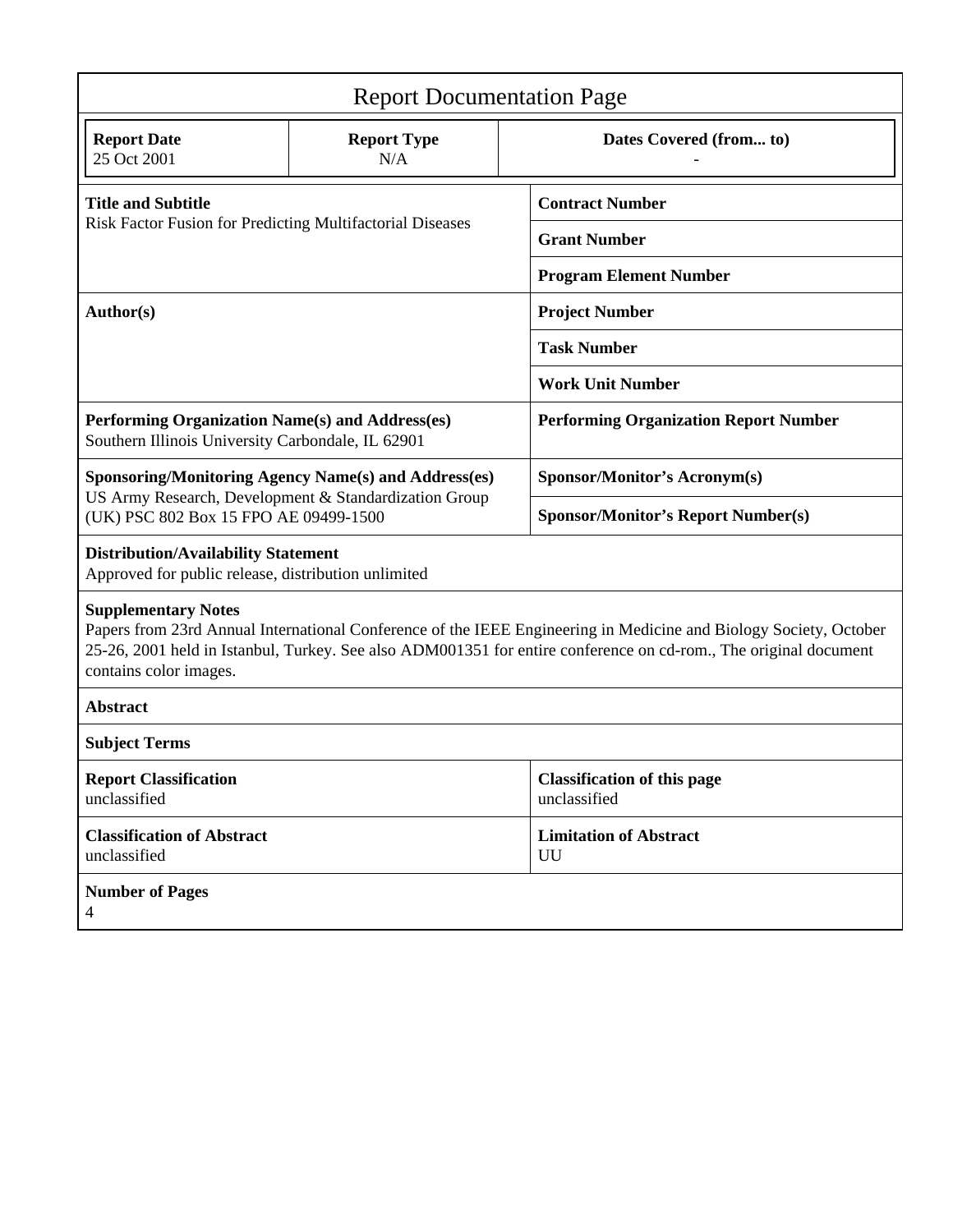formed features  $\tilde{x}_i$  and  $\tilde{y}_i$ ,  $i = 1, 2, ..., s$ , is given by

$$
\beta[i] = \frac{[\overline{\tilde{x}}_i - \overline{\tilde{y}}_i]^2}{\{\sum_{j=1}^J [\tilde{x}_{ij} - \overline{\tilde{x}}_i]^2 + \sum_{j=1}^J [\tilde{y}_{ij} - \overline{\tilde{y}}_i]^2\}},
$$
  
 $i = 1, 2, ..., s$ ,

where,  $\overline{\tilde{x}}_i$  and  $\overline{\tilde{y}}_i$  are the mean values of  $x_i$  and  $y_i$ , respectively, and *J* is the number of feature vectors in each class.

Let  $\hat{V}^n$  and  $\hat{V}^m$  be the truncated feature vectors formed by selecting the *k* components with the highest separations between the features in  $\tilde{V}^n$  and  $\tilde{V}^m$ , respectively. The two hypotheses can, therefore, be written as

$$
H_0: \hat{V}_t = \hat{V}^n; \text{ the patient does not have the disease.}
$$

 $H_1$ :  $\hat{V}_t = \hat{V}^m$ ; the patient has the disease

The truncated test feature vector  $\hat{V}_t$  is given by

 $\hat{V}_t = \hat{\Phi} V_t$ ,

where,  $\hat{\Phi}$  is the matrix formed by retaining the *k* eigenvectors in the matrix  $\Phi$  that yield the  $k$ highest separation features. If the a priori probabilities  $p(H_0)$  and  $p(H_1)$  are assumed equal, the likelihood ratio decision rule can be written as,

$$
H_1
$$
  

$$
\Lambda = \frac{p(\hat{V}_t / H_1)}{p(\hat{V}_t / H_0)} \le \frac{p(H_1)}{p(H_0)} = 1.
$$
  

$$
H_0
$$

At this point, assumptions can be made for the conditional densities  $p(\hat{V}_t / H_0)$  and  $p(\hat{V}_t / H_1)$ . For example, if it is assumed that the conditional densities are Gaussian and if Μ*n* and Μ*m* are the mean vectors and  $\Psi_n$  and  $\Psi_m$  are the covariance matrices of  $p(\hat{V}_t/H_0)$  and  $p(\hat{V}_t/H_1)$ , respectively, the likelihood ratio decision rule after taking logarithms and rearranging terms can be written as

$$
(1/2)[(\hat{V}_t - M_n)^T \Psi_n^{-1} (\hat{V}_t - M_n) - (\hat{V}_t - M_m)^T \Psi_m^{-1} (\hat{V}_t - M_m)]
$$
  
\n
$$
H_1
$$
\n
$$
\geq \ln(|\Psi_m|/|\Psi_n|)^{1/2},
$$
\n
$$
\leq H_0
$$

where,  $|A|$  is the determinant of matrix A.

## 4. PERFORMANCE EVALUATION

The question of how best to partition a data set into a design set for classifier development and a test set for testing the classifier has received considerable attention [2-4]. The cross-validation method which randomly partitions the data set into two mutually exclusive and equi-sized sets to generate the design set and test set can be employed to evaluate the performance. This method is effective only when the design set is large enough to robustly estimate the parameters of the classifier. The classification accuracy is estimated as the fraction of the number of correctly classified vectors in the test set. The random partitioning can be repeated *H* times (trials) and the classification accuracy is then estimated by averaging the resulting *H* classification accuracies. That is, the classification accuracy is given by

$$
\alpha_H = [(1/H)\sum_{h=1}^H \alpha_h] \times 100\%,
$$

where,

$$
\alpha_h = \frac{number\ of\ correctly\ classified\ vectors}{number\ of\ vectors\ in\ the\ test\ set}
$$

in trial  $h, h=1,2,...,H$ .

#### 5. GOUT

Gout is a form of arthritis usually caused by increased levels of uric acid circulating in the blood and being deposited as needle-like crystals within joints and tissues. These deposits lead to episodes of inflammatory arthritis which results in pain, swelling, redness, and damage to the joints. Elevated uric acid levels alone, however, are not sufficient to diagnose gout because only 10% to 20% of individuals with high levels of uric acid develop gout [5]. Additionally, the uric acid levels in the blood may be transiently normal or low during a gout attack [6]. Gout may be difficult to diagnose at times because symptoms may mimic other rheumatic diseases [7]. Conversely, other kinds of arthritis can mimic a gout attack. Because treatment of gout is specific, the correct diagnosis is essential.

Risk factors for gout have been studied extensively for years and the correlations between the risk factors and gout are summarized in reference [8]. The following 14 variables from the risk factor set were included in this study: serum uric acid, gender, age (at diagnosis of gout), the presence or absence of diabetes, the presence or absence of hypertension, weight, height, body surface area, history of kidney stones, the presence or absence of thiazide diu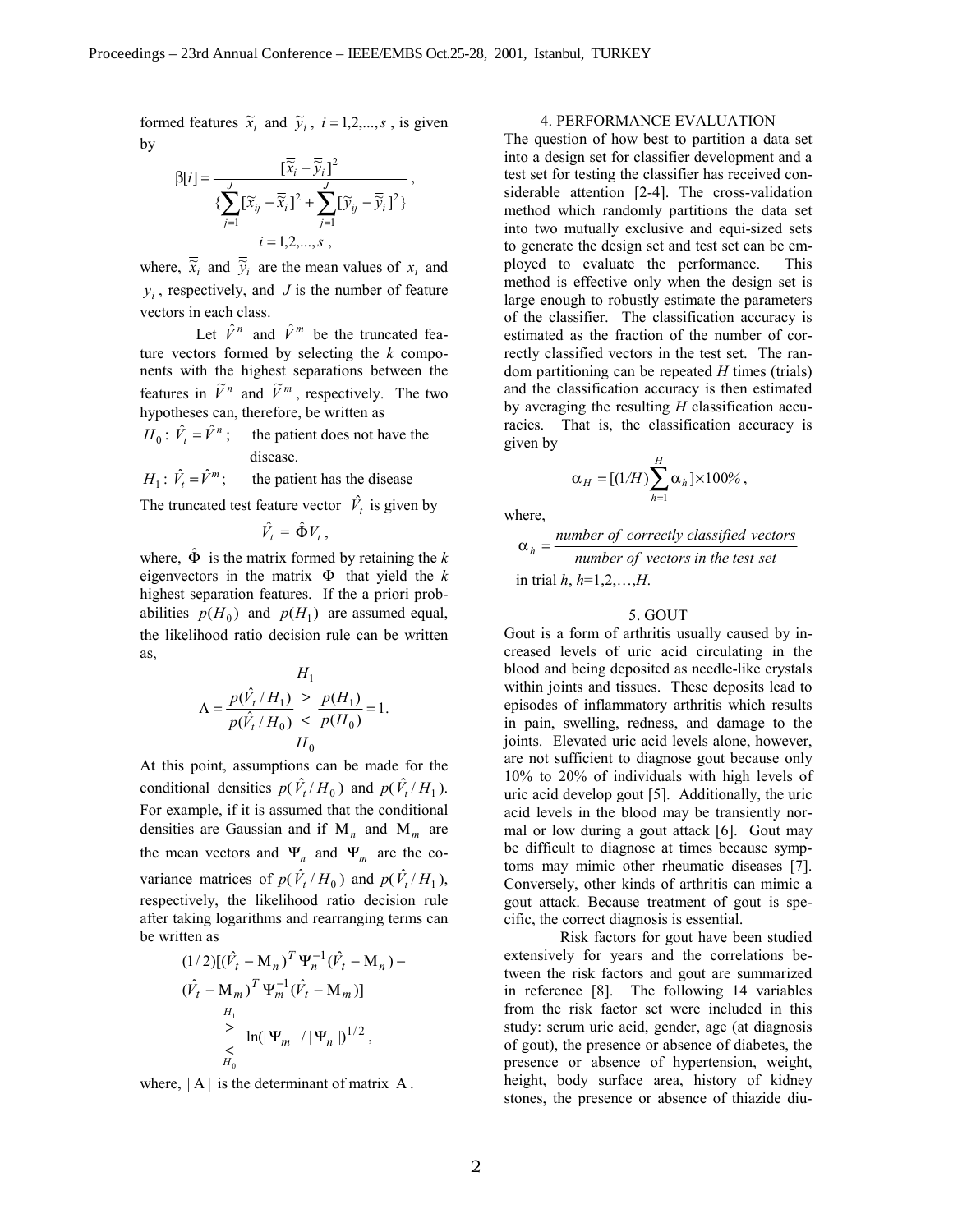retics, serum cholesterol, triglycerides, creatinine, and blood urea nitrogen.

6. GOUT CLASSIFICATION EXPERIMENTS

The computer records of a multi-specialty group practice were searched for patients with a diagnosis code for gout who had an office visit during a nine-month period. Of 91 charts available for review, 48 patients were identified who had information available for all parameters under investigation. The diagnosis of gout was considered confirmed by a rheumatologist if either uric acid crystals were identified in synovial fluid, or a classic attack of podagra (acute arthritis of the great toe) was documented, or if there were typical recurrent attacks of monoarticular arthritis in the absence of another arthropathy which could account for the symptoms.

 Forty-eight patients without gout were matched for gender and for age to the gout patients and were identified from the clinic laboratory records as having had a multi-channel chemistry profile performed during a previous threemonth period. In both cohorts, patients were excluded if they had psoriasis, or a lymphoproliferative disorder, or were taking uricosuric therapy or allopurinol at the time the laboratory data were available because all could alter their serum uric acid values. The control group excluded those patients taking aspirin (lowers serum uric acid), but patients taking other non-steroidal antiinflammatory drugs were included.

 Classifiers to predict the occurrence of gout were developed exactly as outlined in Sections 2 and 3. The cross-validation method described in Section 4 was used to evalute the performance. The estimated classification accuracies of the Gaussian classifiers, expressed as percentages, are shown in Figure 2. The results are presented for  $H=50$  and for  $k=1,2,\ldots,14$ , where, *k* is the number of rank ordered features in the transformed feature vectors. For each of the *H*=50 random partitions into a training and test set, the DKLT transformation matrix was computed from the training set and the test results are shown by the solid lines in Figure 2. The results show that an average classification accuracy of 75.7% can be obtained by selecting the first three highest inter-class separation components in the transformed feature vectors. The dotted lines in Figure 2 show the test results obtained by selecting, through trial and error, a DKLT transformation matrix that gave good results. That is, the DKLT transformation matrix was computed just once and tested *H*=50 times with randomly selected test sets. It is seen that by selecting the first 5 highest inter-class separation components, a classification accuracy of 87.4% can be achieved.

## 7. CONCLUSIONS

This paper focused on developing a pattern recognition methodology to detect the presence or absence of a disease from a set of risk factors correlated with the disease. The generalized classification methodology developed included fusion to combine risk factors into a single feature vector, normalization to overcome the problems associated with fusing features which have different formats and ranges, DKLT based transformation to facilitate parametric classifier development, feature selection, and Gaussian likelihood ratio classifier design. The methodology was applied to detect the presence or absence of gout from a set of 14 risk factors thought to be correlated with gout. Cross-validation evaluations on patients clinically diagnosed to have gout and not have gout showed that on the average, a classification accuracy of 75.7% can be obtained which is quite encouraging. What is even more promising is that classification accuracies of over 87% can be achieved through the careful selection of the DKLT transformation matrix which in turn involves selecting training sets that are good representatives of the gout and non-gout classes. It could, therefore, be concluded that the gout and non-gout classes could be separated even more accurately if larger and more representative training sets were available for the two classes. In summary, the generalized disease prediction methodology developed in this paper can assist a physician in diagnosing a multifactorial disease.

## REFERENCES

- 1. J. T. Tou and R.C. Gonzalez, *Pattern Recognition Principles*. Addison-Wesley, Reading, MA, 1974.
- 2. R.O. Duda and P.E. Hart, *Pattern Classification and Scene Analysis*, John Wiley & Sons, Chapter 3, 1973.
- 3. W.J. Krzanowski, *Principles of Multivariate Analysis*, Oxford Science Publications, Chapter 12, 1988.
- 4. K. Fukunaga, *Introduction to statistical pattern recognition*, Academic Press, 1990.
- 5. F. Wolfe, "Practical therapeutics  $-\text{gout}$ and hyperuricemia," American Family Physician, 43, 2141-2150, 1991.
- 6. R.J. Glynn, E.W. Campion, & J.E. Silbert, "Trends in serum uric acid levels